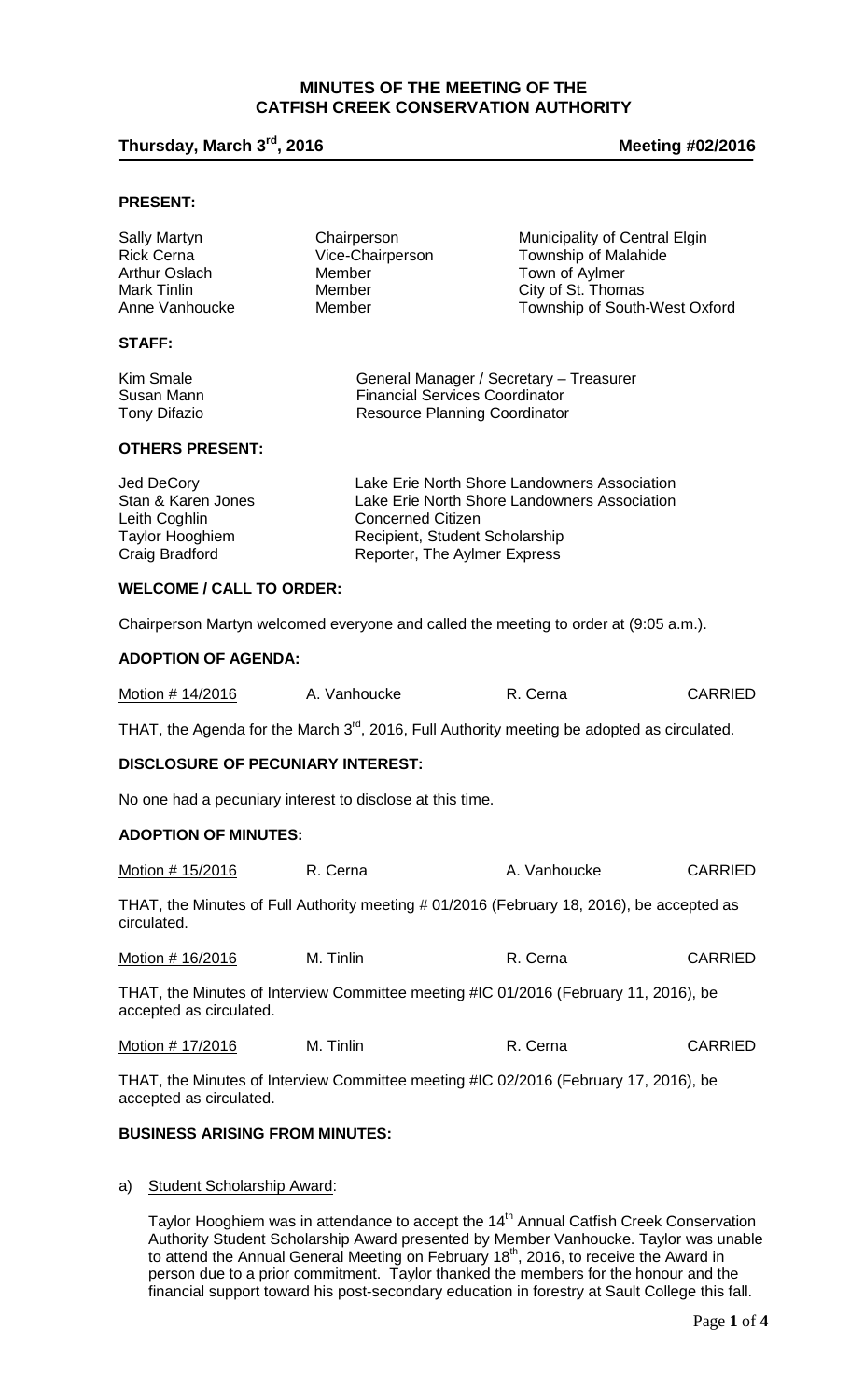# **PUBLIC / SPECIAL DELEGATIONS:**

None.

# **REPORTS:**

|                                              | Report FA 01/2016 – Monthly Staff Reports, was presented, discussed, and resolved.                                                                                                                                                                                     |              |                |
|----------------------------------------------|------------------------------------------------------------------------------------------------------------------------------------------------------------------------------------------------------------------------------------------------------------------------|--------------|----------------|
| Motion # 18/2016                             | A. Vanhoucke                                                                                                                                                                                                                                                           | M. Tinlin    | <b>CARRIED</b> |
|                                              | THAT, Staff Reports for the months of January and February, 2016, be noted and filed.                                                                                                                                                                                  |              |                |
| discussed, and resolved.                     | Report FA 02/2016 - January Summary of Revenue and Expenditures, was presented,                                                                                                                                                                                        |              |                |
| <u>Motion # 19/2016</u>                      | R. Cerna                                                                                                                                                                                                                                                               | A. Vanhoucke | <b>CARRIED</b> |
| THAT, Report FA 02/2016, be noted and filed. |                                                                                                                                                                                                                                                                        |              |                |
| discussed, and resolved.                     | Report FA 03/2016 - February Summary of Revenue and Expenditures, was presented,                                                                                                                                                                                       |              |                |
| Motion # 20/2016                             | A. Vanhoucke                                                                                                                                                                                                                                                           | M. Tinlin    | <b>CARRIED</b> |
| THAT, Report FA 03/2016, be noted and filed. |                                                                                                                                                                                                                                                                        |              |                |
|                                              | Report FA 04/2016 - Accounts Payable, was presented, discussed, and resolved.                                                                                                                                                                                          |              |                |
| Motion # 21/2016                             | R. Cerna                                                                                                                                                                                                                                                               | A. Vanhoucke | <b>CARRIED</b> |
| FA 04/2016.                                  | THAT, Accounts Payable totaling \$39,828.30, be approved for payment as presented in Report                                                                                                                                                                            |              |                |
|                                              | Member Oslach arrived at the meeting at (9:30 a.m.).                                                                                                                                                                                                                   |              |                |
|                                              | Report FA 05/2016 – Monthly Plan Review, was presented, discussed, and resolved.                                                                                                                                                                                       |              |                |
| Motion # 22/2016                             | A. Vanhoucke                                                                                                                                                                                                                                                           | M. Tinlin    | <b>CARRIED</b> |
| and February, 2016.                          | THAT, the Full Authority approve the Monthly Plan Review Report for the months of January                                                                                                                                                                              |              |                |
|                                              | Report FA 06/2016 - CCCA Committees, was presented, discussed, and resolved.                                                                                                                                                                                           |              |                |
|                                              | Chairperson Martyn suggested that Vice-Chairperson Cerna should be shown as one of the two<br>members on the Interview Committee along with Arthur Oslach. Members Vanhoucke and<br>Tinlin would be listed as Alternates. The Board agreed with the suggested changes. |              |                |
| Motion # 23/2016                             | M. Tinlin                                                                                                                                                                                                                                                              | A. Oslach    | <b>CARRIED</b> |
| 06/2016, as amended.                         | THAT, the Full Authority approve the Committee appointments for the year 2016 in Report FA                                                                                                                                                                             |              |                |
|                                              | Report FA 07/2016 – Elgin Clean Water Program, was presented, discussed, and resolved.                                                                                                                                                                                 |              |                |
| Motion # 24/2016                             | A. Vanhoucke                                                                                                                                                                                                                                                           | M. Tinlin    | <b>CARRIED</b> |
| THAT, Report FA 07/2016, be noted and filed. |                                                                                                                                                                                                                                                                        |              |                |
| discussed, and resolved.                     | Report FA 08/2016 – Conservation Ontario's Provincial Pre-Budget Submission, was presented,                                                                                                                                                                            |              |                |
| Motion # 25/2016                             | R. Cerna                                                                                                                                                                                                                                                               | A. Vanhoucke | <b>CARRIED</b> |
|                                              | THAT, Report FA 08/2016, be received as information at this time.                                                                                                                                                                                                      |              |                |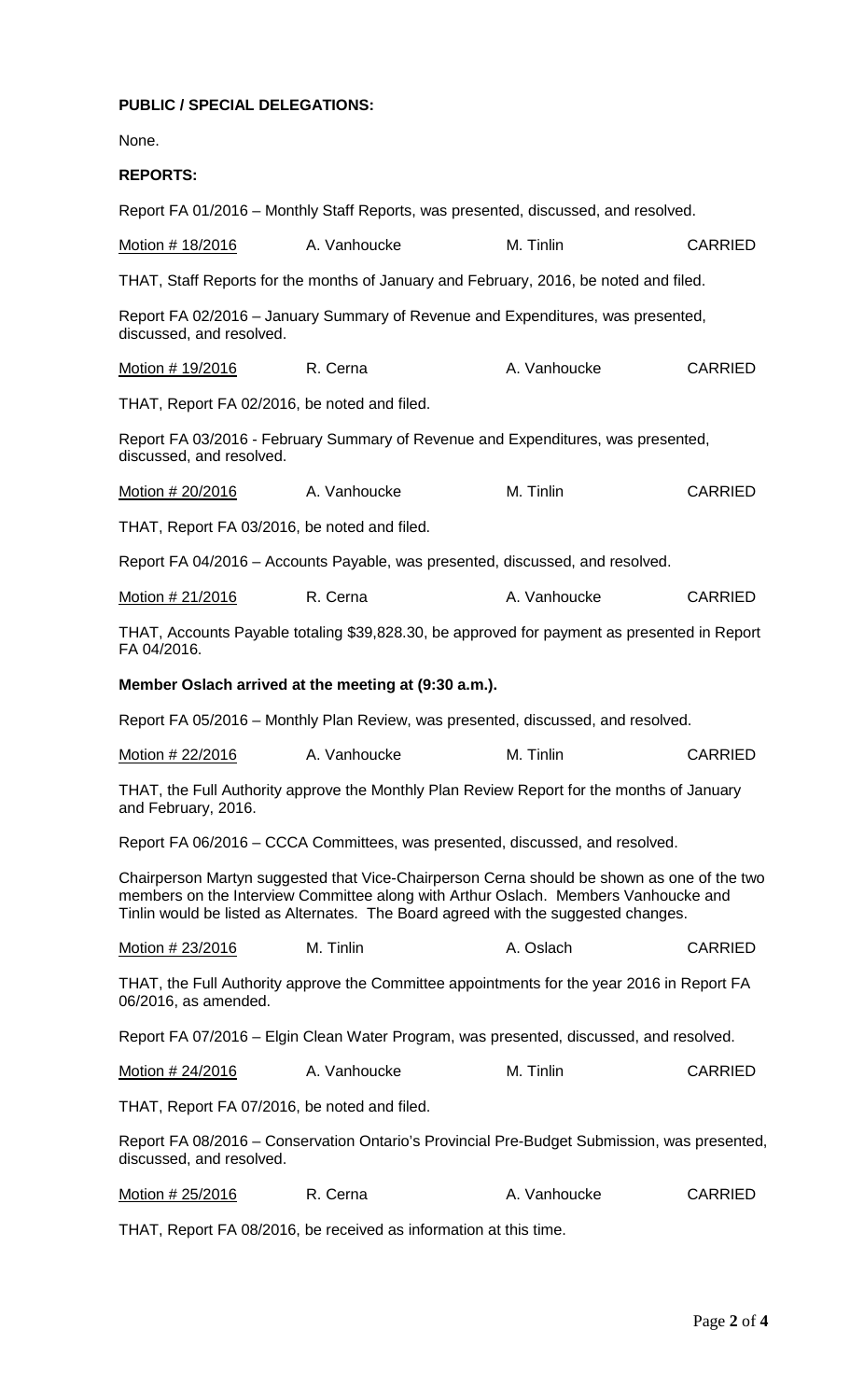Report FA 09/2016 – 2016 Final Budget and Municipal Levy, was presented, discussed, and resolved.

The General Manager / Secretary-Treasurer informed the Board that the Final Budget information contained in Report FA 09/2016, remained the same as the Preliminary Draft Budget that was presented and approved for circulation to the member municipalities at the Personnel / Finance Committee meeting held on January 22<sup>nd</sup>, 2016.

He noted the correspondence received from the Town of Aylmer respectfully requesting the CCCA to review its 2016 Preliminary Draft Budget and General Levy apportionment with the view to reduce it further.

After a brief discussion, Chairperson Martyn called for a Recorded Vote in accordance with the Municipal Levy Regulation.

Motion # 26/2016 R. Cerna A. Oslach CARRIED

THAT, the 2016 Catfish Creek Conservation Authority Budget totaling \$1,392,281.89, be adopted as presented; and further,

That, the 2016 Municipal General Levy in the amount of \$244,124.45 and the Special Plan Review Levy in the amount of \$8,250.00 be approved as presented.

| Member's Name        | Municipality                  | <b>CVA</b><br>Apportionment % | Yes          | No. |
|----------------------|-------------------------------|-------------------------------|--------------|-----|
| <b>Rick Cerna</b>    | Township of Malahide          | 35.2925                       | √            |     |
| <b>Arthur Oslach</b> | Town of Aylmer                | 27.5867                       | √            |     |
| <b>Sally Martyn</b>  | Municipality of Central Elgin | 27.6260                       | √            |     |
| Anne Vanhoucke       | Township of South-West Oxford | 3.3811                        | $\checkmark$ |     |
| <b>Mark Tinlin</b>   | City of St. Thomas            | 6.1137                        | ✔            |     |

Carried unanimously by 100% of the weighted vote in attendance.

Report FA 10/2016 – Conservation Ontario's Federal Pre-Budget Submission, was presented, discussed, and resolved.

Motion # 27/2016 M. Tinlin A. Vanhoucke CARRIED

THAT, Report FA 10/2016, be received as information at this time.

## **GENERAL MANAGER / SECRETARY-TREASURER'S REPORT:**

a) Queen's Park Day:

The General Manager / Secretary-Treasurer informed the members about the Conservation Ontario Queen's Park Day being held at the Ontario Legislature on March 10<sup>th</sup>, 2016. The purpose of the event is to showcase the wide array of Conservation Authority program benefits and advocate for their support for continued provincial funding. The reception will provide an opportunity to meet with the Members of Provincial Parliament.

## **UNFINISHED BUSINESS:**

None

## **CHAIRPERSON'S / BOARD MEMBER'S REPORT:**

Chairperson Martyn encouraged everyone to visit the Springwater Maple Syrup Festival which is being held on Weekends from February  $27<sup>th</sup>$ - March  $20<sup>th</sup>$  and during the March Break.

Member Oslach mentioned that the 2016 Aylmer and East Elgin Home, Garden and Rec Show is being held at the East Elgin Community Complex on March 4-6, 2016.

## **NOTICE OF MOTIONS / NEW BUSINESS:**

None